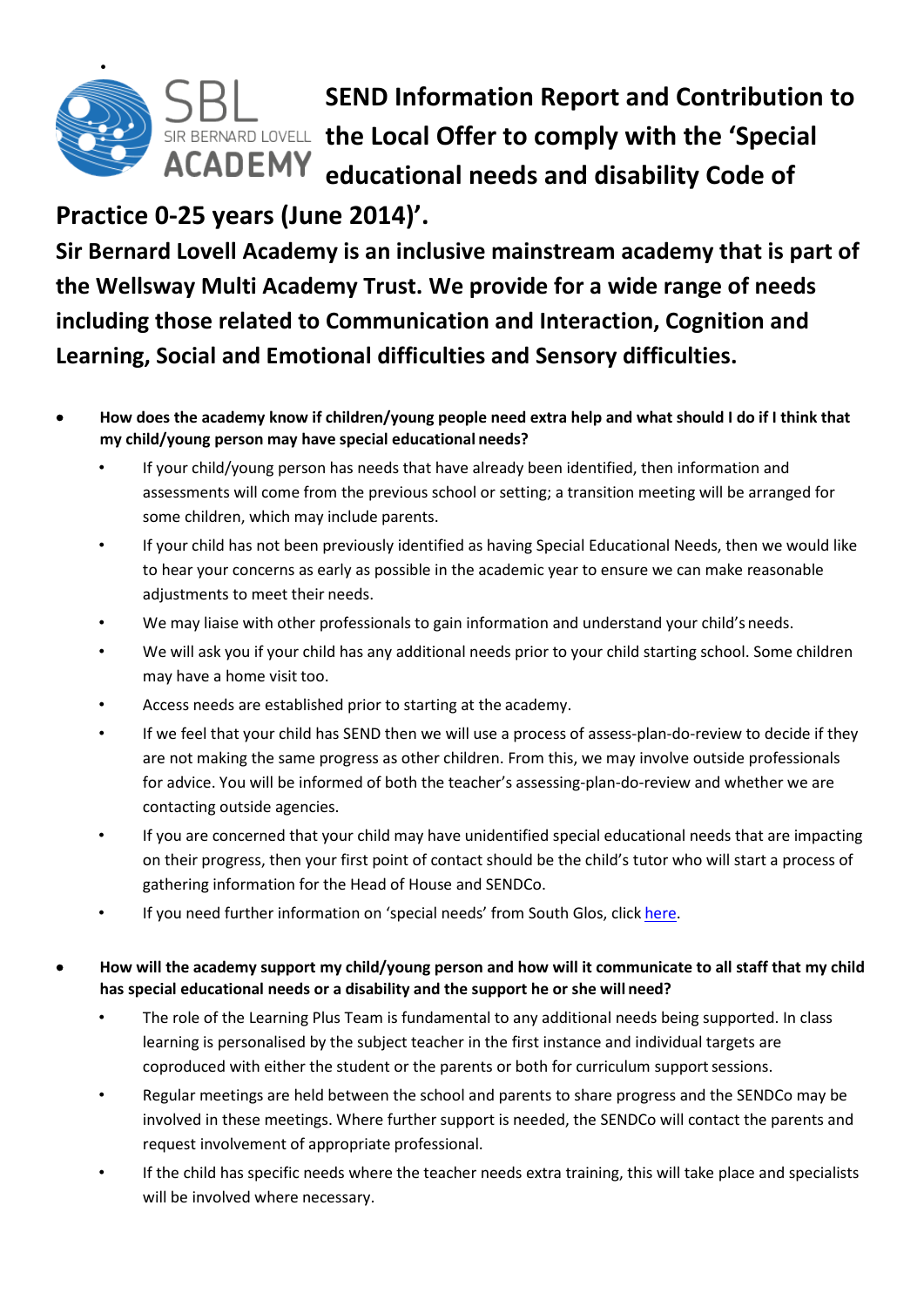- Progress meetings are held 3 times a year and progress against targets is monitored at least termly. Tracking of these students is ongoing.
- There is a named SEND Governor in each Academy (please see the Inclusion Policy) who liaises with the SENDCo and reports to the Governors annually.
- **How will the curriculum be matched to my child's needs?**
	- Quality First Teaching includes differentiation, target setting and personalised learning. This involves a range and variety of strategies and resources to enable full access to the curriculum. In any given class, teachers will support learning at different levels and different rates.
	- Where full access is not possible, the SENDCo will assign an Achievement Coach (Learning Support Assistant) to specific classes or students for the teacher to direct in order to support and underpin the child's social or emotional well-being and get them ready for the learning. Information from parents/carers is welcomed to support this.
- **How will both you and I know how my child/young person is doing and how will you help me supportmy child's/young person's learning?**
	- There will be meetings with the school to review progress as required. A report is issued once a year and parents' evenings are held once a year.
	- All students have a planner for communicating between home and school.
	- We welcome parents contacting the academy to make an appointment to meet us if they have any concerns or want to talk to a subject teacher.
	- We will set up a home-school book for any child where the parent and the class teacher have discussed concerns. We also contact parents via email or text message – please ensure that the academy has your up-to-date email address and mobile phone number for this.
- **What support will there be for my child's/young person's overall wellbeing?**
	- In our academy, the tutor or class teacher is the first port of call for all discussion about your child. They will discuss any concerns with appropriate members of staff. In some cases, the Head of House, Deputy Head of House or the SENDCo or Learning Plus Key Worker may be a more regular person as a contact for you.
	- We have 2 staff members within the learning support team who are completing the Thrive training who actively promotes a nurturing supportive approach and develops emotional resilience. We have a Mentor in the Learning Plus Team and a Counsellor on site. Access to these staff is via the SENDCo.
	- We have a clear behaviour policy  $-$  click [here.](http://www.sbllearning.org.uk/useful-information/#policies)
	- We have designated first aiders and a procedure for administrating medications. We have access to the School Nursing Service and CAMHS. We also contact ART should it be appropriate to access a variety of other support services identified by need.
	- Pupils' views are sought, listened to and acted upon wherever possible. Children have access to key adults in order to support them in voicing their views.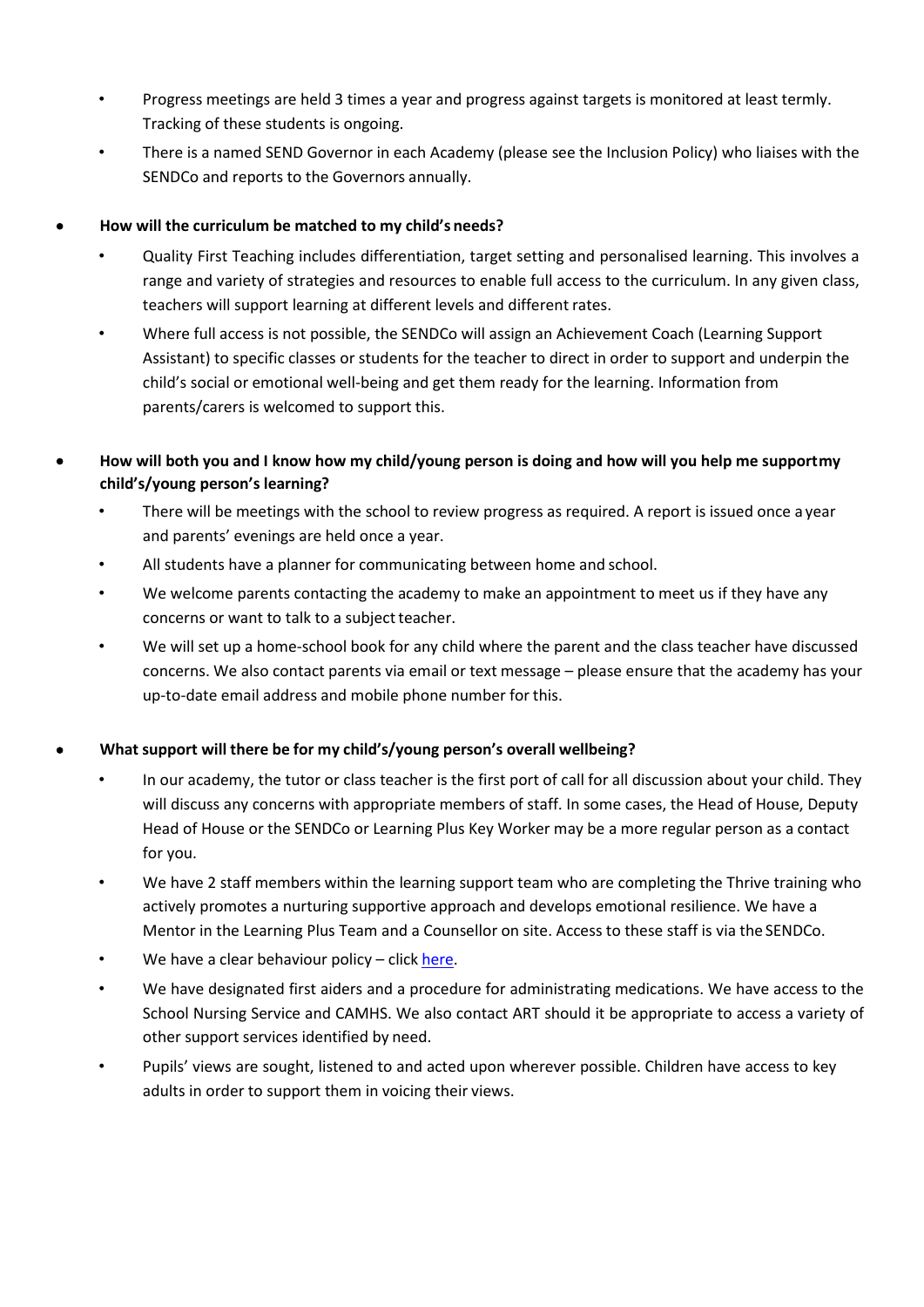- • **What specialist services and expertise are available at or accessed by the setting and how do you all work together?**
	- In our academy, we have Achievement Coaches who support students with speech and language needs, autism and aspergers, ADHD, attachment disorder, fine and gross motor skills, dyslexia and reading skills amongst other needs.
	- We have access to an Educational Psychologist, a specialist dyslexia assessor, a mentor, a behaviour mentor, a counsellor and 2 Thrive Practitioners.
	- We work with other members of the school community to form a team around the child to ensurethat every child's needs are met.
- **What training has the staff supporting children and young people with SEND had or are theyhaving?**
	- The SENDCo has completed the NASENDCo award and collaborates with all the schools in the Wellsway Multi Academy Trust to form best practice.
	- Mrs Dyer is an SEND consultant for the Wellway Mat and works with the Learning Support team.
	- Links are formed between outside agencies and school staff to ensure appropriate training for staff working with children with SEND.
	- As a team, we have regular updates from South Glos to ensure that our knowledge is up to date for supporting our young learners.
	- We currently have 5 qualified teachers who work within the Learning Support team. We also have a dyslexia specialist, a qualified assessor for exams access arrangements and 2 members of the team are working towards the Thrive Practitioner qualification.
- **How will my child/young person be included in activities outside the classroom, including school trips?**  Schools assess the risks for individual children. We operate an inclusive policy to endeavour to ensure access for all children and risk assessments or manual handling plans are completed where necessary.
	- We have regular educational and recreational visits and risk assessments are completed for individual students as necessary. All children, as well as those with SEND are given the opportunity to come. Some students may not be able to access some trips if the hazard or risk is deemed too high and this is discussed with parents to look at how mitigation of these circumstances can be arranged to ensure inclusivity. There are some rare occasions where it may be inappropriate for a child to come, however, we will always try to avoid this.
	- We will endeavour to provide any support that is required for full inclusion. Parents and carers may be invited to join and support the school and their child on trips and visits.
	- All after school activities are open to all students.

# • **How accessible is the academy environment?**

- Sir Bernard Lovell Academy is a large, mainly single storey site. Most of the school is at ground floor level with some teaching areas accessible only by stairs. Should this not meet the needs of a child, we will move the class group to ensure each child is included.
- All areas of the academy are accessible via ground floor entrances. We have disabled toilets and all playing facilities are fully accessible and on the level.
- If you require an interpreter we will endeavour to arrange this.
- The Equality Act 2010 prohibits schools from discriminating against disabled children and young people in respect of admissions for a reason related to their disability. At Sir Bernard Lovell we workwith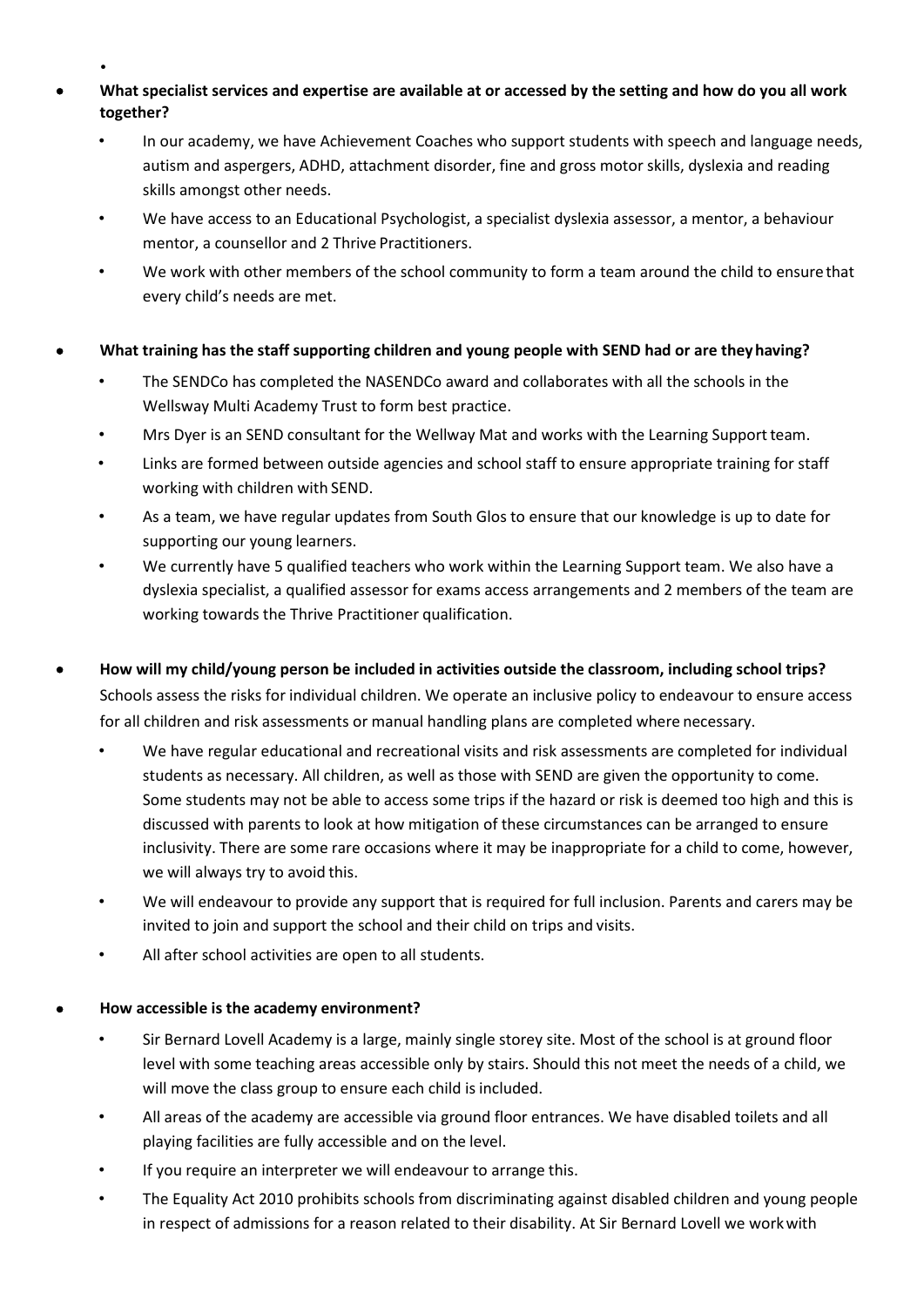parents and children to prevent treating any individual 'less favourably' and are committed to improving our access progressively over time. Click [here](http://www.sbllearning.org.uk/assets/uploads/files/Policies/access-action-plan-2017.pdf) if you wish to read the Academy Access Plan.

- How will the academy support my child/young person to join the academy, transfer to a new setting or for **the next stage of education and life?**
	- The new Code of Practice covers young people from  $0 25$  years and it is our responsibility to ensure safe and successful transition from one setting to the next.
	- Children starting school for the first time will have been visited at their primary school if that setting feels your child needs transition arrangements. In some cases, this may involve parents. If a child has an EHCP, then the primary school should have arranged for the SENDCo of the preferred secondary school to be present at preferably the Year 5 Annual Review and definitely the Year 6 AnnualReview.
	- Home visits may also be arranged for children starting with SEND the SENDCo will liaise with you on this.
	- For some children, one visit may be sufficient, however, it is understood that for others, two or more visits may be needed. The SENDCo will liaise with the primary school. This may mean multiple visits to the primary school or multiple visits to the secondary school. This is arranged on an individual basis.
	- In some cases, additional meetings will be arranged in advance in the form of a Team Around the Child (TAC) or a Team Around the Family (TAF).
	- Some students may find moving to secondary school particularly challenging and we welcome the input from parents and actively want to work with parents on making this transition as smooth aspossible.
	- We recognise that there are children who find yearly and/or mid-year transition challenging and these are provided with extra support as appropriate to their needs. Parents will be fully involved and we value your input at any point in this process.

## • **How are the academy's resources allocated and matched to children's young people's SEN?**

- Schools receive funding for all children including those with Special Educational Needs and Disabilities and these needs are met from this, including equipment. The Local Authority may contribute more funding if the cost of meeting an individual child's needs is more than £6 000 a year if they have an Education Health Care Plan.
- If the assessment of a child's needs identifies something that is significantly different from what is usually available, there *may* be additional funding allocated. If so, parents *may* have a say in how *some*  of this is used. You will be told if this means you are eligible for a personal budget and this must be used to fund the agreed plan.

## • **How is the decision made about what type and how much support my child/young person willreceive?**

- High Quality First Teaching is the first step in responding to pupils who have or may have SEN.
- There is an ongoing cycle of assess-plan-do-review (see question 1). From this the teacher will use interventions to support the classroom teaching. This will be reviewed termly.
- If the in-class intervention is not having a positive effect, we may work with students outside of the classroom. This could involve 1 hour a week for 6 weeks in a small group or 1 to 1 on a specific skill e.g. Fine Motor Skills, Working Memory or Lego Therapy.
- If progress is still not as expected, despite a suitable period of appropriate and effective support and interventions, then specialists will be involved (see question 5 for a full list of specialist support). The impact of this advice will be monitored and reviewed).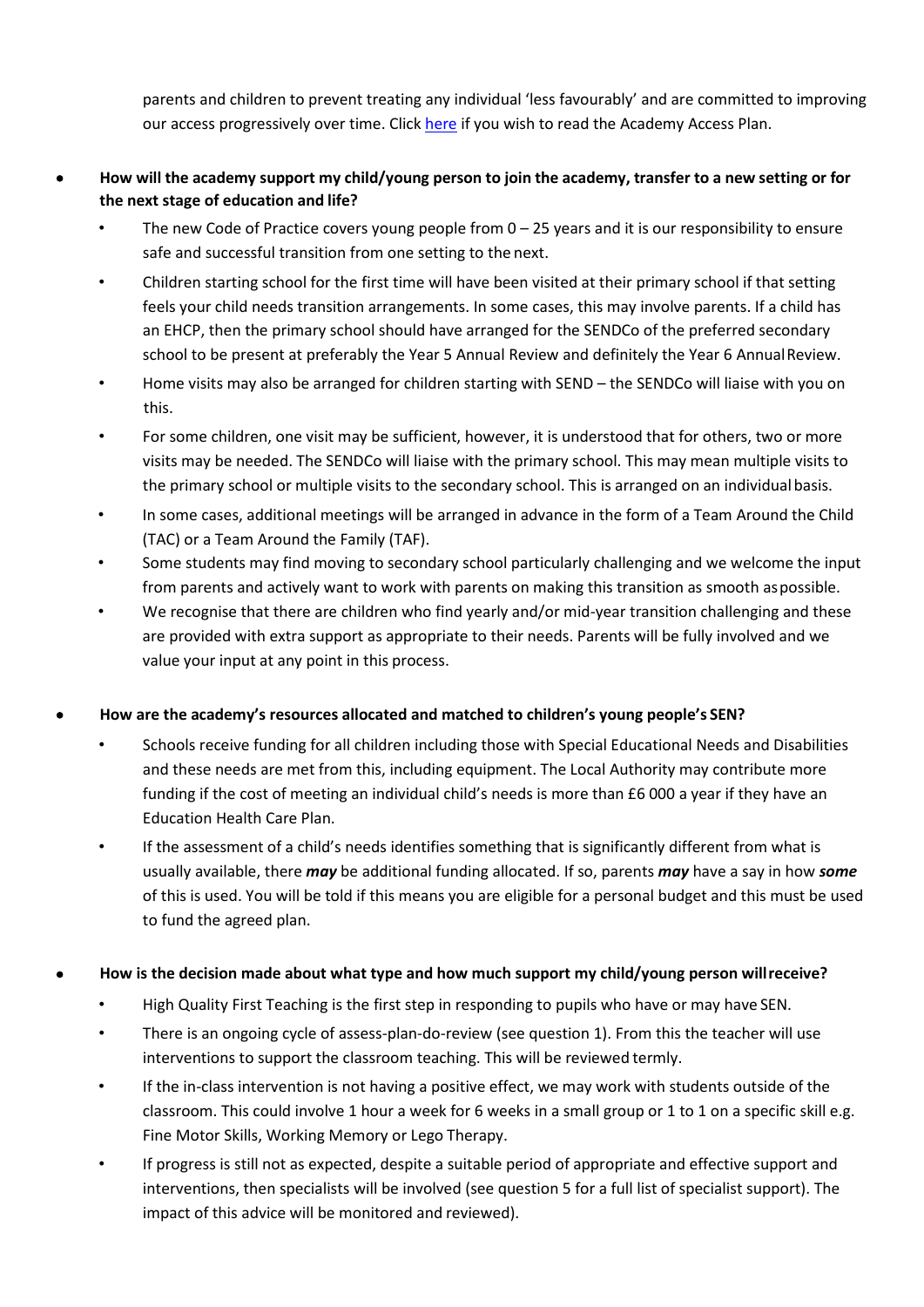- • If progress is still not being made, despite 'relevant and purposeful action', then we will consider requesting an Education, Health and Care assessment which will be reviewed annually. This process will take a minimum of 20 weeks to implement. If you want more information on the Education, Health and Care Plan from the Government, click [here.](https://www.gov.uk/children-with-special-educational-needs/extra-SEN-help)
- Throughout this process, parents will be involved. Meetings with the SENDCo or her Deputy will be held and other external agencies will be involved as appropriate.
- **How are parents involved in the academy? How can I be involved? How will our academy build on equal partnerships with parent carers?**
	- We are a child and family centred school, so you can be involved in the decision making about your child's support – you should arrange to talk to your child's Tutor, Deputy Head of House, Head of House, SENDCo and/or the Learning Support Team to discuss any concerns. We will discuss with you whether your child's understanding and behaviour are the same at school and at home and will take this into account when determining how to help your child make progress. We have a range of ways in which you can communicate with us and we encourage you to make an appointment for a chat.
	- We hold internal review meetings for children with SEND. We have Single Assessment Framework (SAF) meetings, Annual Reviews, informal reviews as well as previously mentioned TAC and TAFmeetings. We will hold as many informal meetings as are necessary to help progress your child's learning. Your views and that of your son/daughter are always valued and requested.
	- Parents form part of the Governing Body and we welcome ideas from parents and look to implement any activities that will support and help the children. For some students we recognise that having parents in school briefly can make a huge change, so we welcome them into Learning Plus whenever we can.
	- Homework is set weekly to repeat and practise activities that are new and present an achievable challenge for the individual pupil.

# • **What are the arrangements for supporting children and young people who are looked after by the local authority and have SEN?**

• Sir Bernard Lovell has a dedicated member of staff who ensures that CLA (Children Looked After) remain a priority in both the academic and pastoral systems. Working closely with the SENDCo and any other involved adult, ensures that the implications of a child being both looked after and having SEND are fully understood by all staff involved. Identifying SEN needs may in addition to the above occur as a result of assessments made through the Personal Education Plan and Health Plan both of which are statutory requirements.

## • **How does Sir Bernard Lovell Academy foster good relationships and reduce bullying for children with SEND?**

• Our aim is to work together to stop bullying and create safe environments in which children and young people can live, grow, play and learn. Bullying and harassment is behaviour that makes someone feel intimidated or offended. Harassment is unlawful under the Equality Act 2010. Our ethos at Sir Bernard Lovell Academy is aimed at reducing the incidence and impact of bullying of all individuals including those with SEND. For further information please read our anti-bullying policy. Click [here](http://www.sbllearning.org.uk/useful-information/#policies) for the Antibullying Policy.